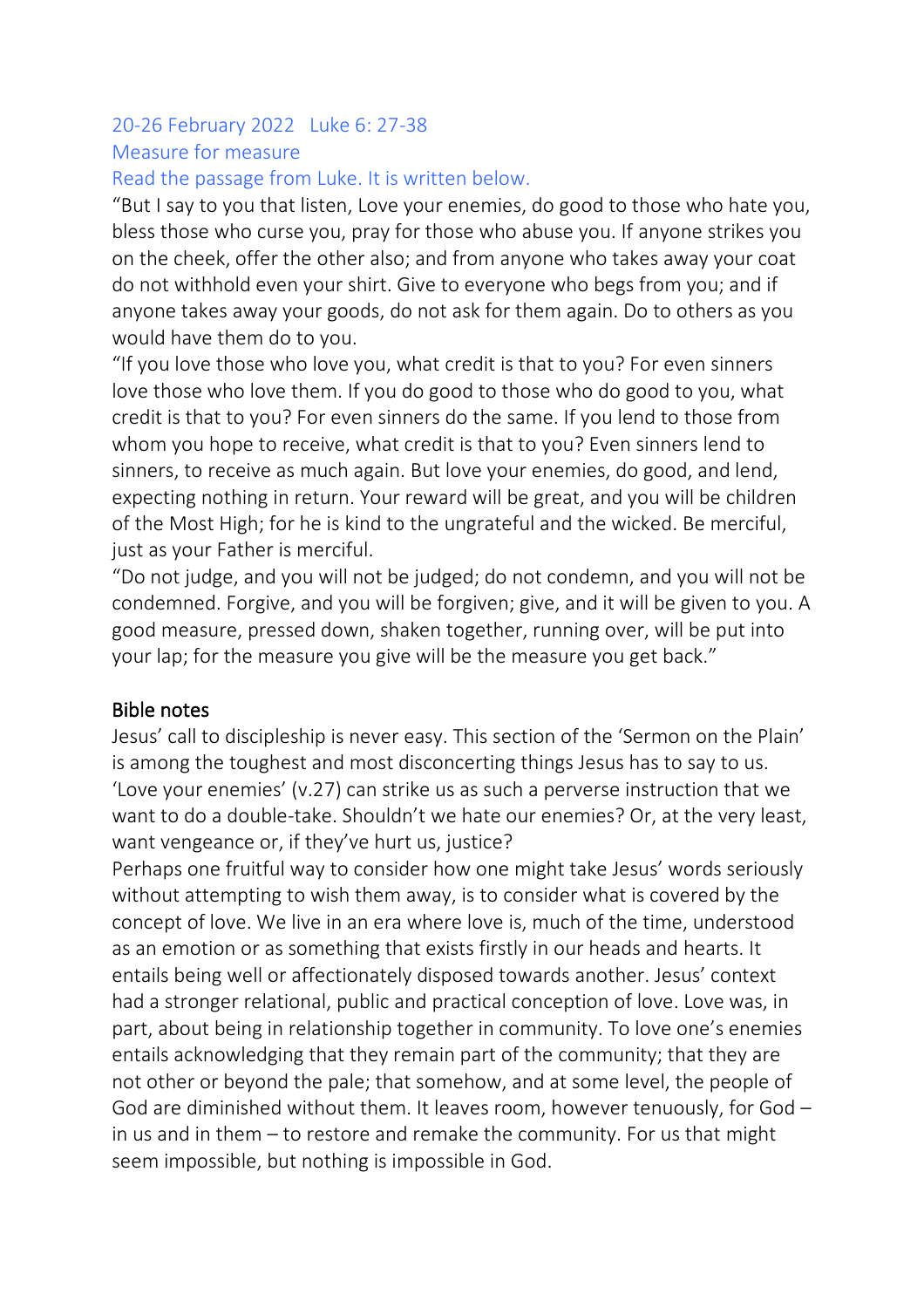## Reflection

*Spend a few moments thinking about what stands out for you from the Bible reading. This idea may help.*

When we hear the word 'enemy', who or what comes to mind? In reality, we have all been wounded by someone at some time – we all have, or have had, an enemy. What does it mean to love your enemy? Clearly, it must be more than warm fuzzy feelings – not least when we do not share someone's values, or find ourselves appalled or outraged by their actions. Approaching this from another angle, have we ever stopped to consider that we may be the enemy? The truth is that we hurt others too. How would we want to be treated? And how can we learn to love the enemy within as well as without?

### Questions for reflection

*You may wish to use these questions and the picture to help you think about or [discuss issues of sharing.](https://www.rootsontheweb.com/media/23420/russian-dolls.jpg)*



**Questions** 

- What challenges does 'love your enemies' pose for you?
- How does this image relate to how you see your inner self?
- What loving 'measures' could you try to live by for yourself? For others?

.